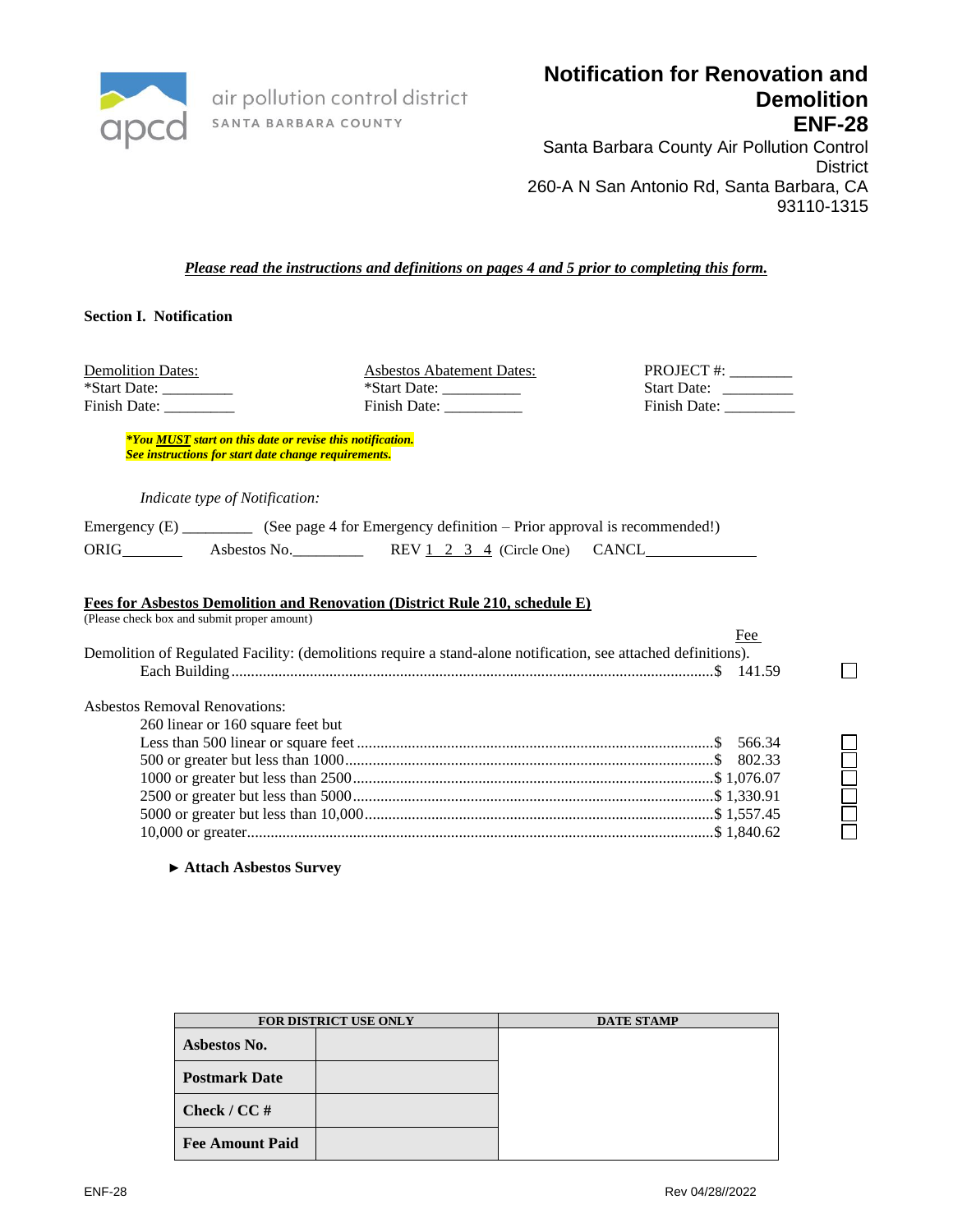#### **Section II. Addresses**

| Asbestos Contractor:                                                                                                                                                                                                                 | <b>General Contractor:</b>                                                                                                                                                                                                     |  |  |  |
|--------------------------------------------------------------------------------------------------------------------------------------------------------------------------------------------------------------------------------------|--------------------------------------------------------------------------------------------------------------------------------------------------------------------------------------------------------------------------------|--|--|--|
|                                                                                                                                                                                                                                      | Company Name: 2008                                                                                                                                                                                                             |  |  |  |
| Contact Name:                                                                                                                                                                                                                        | Contact Name: Name and Solid Contact Name and Solid Contact Name and Solid Contact Name and Solid Contact Oriental Contact Oriental Contact Oriental Contact Oriental Contact Oriental Contact Oriental Contact Oriental Conta |  |  |  |
|                                                                                                                                                                                                                                      |                                                                                                                                                                                                                                |  |  |  |
|                                                                                                                                                                                                                                      |                                                                                                                                                                                                                                |  |  |  |
|                                                                                                                                                                                                                                      |                                                                                                                                                                                                                                |  |  |  |
| Phone: ( )                                                                                                                                                                                                                           | $Phone:\_$ )                                                                                                                                                                                                                   |  |  |  |
|                                                                                                                                                                                                                                      | Facility: Age: Age:                                                                                                                                                                                                            |  |  |  |
|                                                                                                                                                                                                                                      | Description & Use:                                                                                                                                                                                                             |  |  |  |
| Address: <u>and the contract of the contract of the contract of the contract of the contract of the contract of the contract of the contract of the contract of the contract of the contract of the contract of the contract of </u> | Street Ad:                                                                                                                                                                                                                     |  |  |  |
| City:                                                                                                                                                                                                                                |                                                                                                                                                                                                                                |  |  |  |
| State/Zip:                                                                                                                                                                                                                           |                                                                                                                                                                                                                                |  |  |  |
| Phone: ( )                                                                                                                                                                                                                           |                                                                                                                                                                                                                                |  |  |  |
| <b>Section III. Project Specifications</b> (circle one) Renovation or Demolition (see definition)                                                                                                                                    |                                                                                                                                                                                                                                |  |  |  |
| Is Asbestos Containing Material (ACM) present? (Yes / No) (Attach Survey)                                                                                                                                                            |                                                                                                                                                                                                                                |  |  |  |
| Asbestos Type & percent %: Amosite Amphibole Chrysotile                                                                                                                                                                              | Other                                                                                                                                                                                                                          |  |  |  |

Amount of Asbestos to be removed

| Unit                       | <b>Total RACM</b> | Nonfriable Asbestos Containing Material |             |
|----------------------------|-------------------|-----------------------------------------|-------------|
|                            | To Be Removed     | Category.                               | Category II |
| Linear Feet (Pipes)        |                   |                                         |             |
| Square Feet (Surface Area) |                   |                                         |             |

**Section IV. Procedures** - Procedure used to detect the presence of Asbestos Containing Materials (ACM):

| (circle) | visual | Bulk sampling | <b>PLM</b> | <b>PCM</b> | <b>TEM</b> |
|----------|--------|---------------|------------|------------|------------|

Description of planned demolition or renovation work to be performed and method(s) to be employed, including demolition and renovation techniques to be used and description of facility components:

Description of work practices and engineering controls to be used to comply with 40 CFR Part 61, including asbestos removal and waste handling emission control procedures: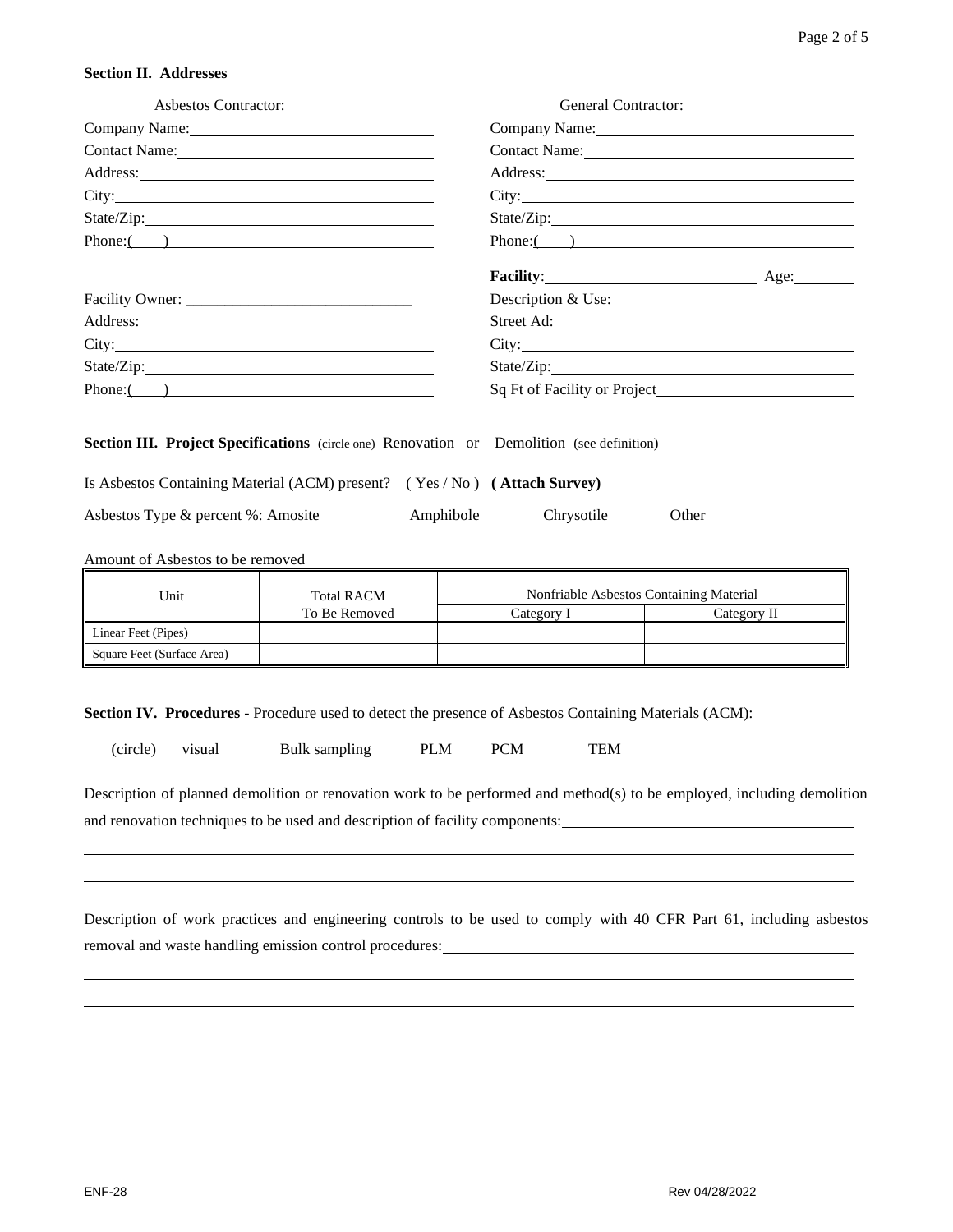# **Section V. Disposal**

| Waste Transporter #1: | Name: Name:                                                                                                                                                                                                                                                                                                                                                                                                   |        | Tel.#: $($       |
|-----------------------|---------------------------------------------------------------------------------------------------------------------------------------------------------------------------------------------------------------------------------------------------------------------------------------------------------------------------------------------------------------------------------------------------------------|--------|------------------|
|                       |                                                                                                                                                                                                                                                                                                                                                                                                               |        |                  |
|                       |                                                                                                                                                                                                                                                                                                                                                                                                               |        | State: Zip Code: |
| Waste Disposal Site:  | Name: $\frac{1}{\sqrt{1-\frac{1}{2}}\sqrt{1-\frac{1}{2}}\sqrt{1-\frac{1}{2}}\sqrt{1-\frac{1}{2}}\sqrt{1-\frac{1}{2}}\sqrt{1-\frac{1}{2}}\sqrt{1-\frac{1}{2}}\sqrt{1-\frac{1}{2}}\sqrt{1-\frac{1}{2}}\sqrt{1-\frac{1}{2}}\sqrt{1-\frac{1}{2}}\sqrt{1-\frac{1}{2}}\sqrt{1-\frac{1}{2}}\sqrt{1-\frac{1}{2}}\sqrt{1-\frac{1}{2}}\sqrt{1-\frac{1}{2}}\sqrt{1-\frac{1}{2}}\sqrt{1-\frac{1}{2}}\sqrt{1-\frac{1}{2}}$ |        | Tel.#: $($       |
|                       |                                                                                                                                                                                                                                                                                                                                                                                                               |        |                  |
|                       | City: City:                                                                                                                                                                                                                                                                                                                                                                                                   | State: | Zip Code:        |

# **Section VI. Governmental Ordered Demolition - Attach Order.**

## **Section VII. Emergency Renovations - Call for Approval.**

Be prepared to provide the following information: the date and hour the emergency occurred, a description of the sudden and unexpected event, and an explanation of how the event caused an unsafe condition, or would cause equipment damage or an unreasonable financial burden.

### **Section VIII. Unexpected Discovery of Asbestos**

Description of procedures to be followed in the event that unexpected Asbestos is found or previously nonfriable Asbestos

material becomes crumbled, pulverized, or reduced to powder:

## **Section IX. Trained Individual On-Site** (if applicable)

I certify that a trained individual in the provisions of the NESHAP regulation will be on-site during the renovation or demolition of any Asbestos Containing Material and evidence that the required training has been accomplished by this person will be available for inspection during project hours.

Print Name of On-site Trained Supervisor(s)

cell ph # or/on-site ph # / pager # Certification # Training Provider Exp. Date

\_\_\_\_\_\_\_\_\_\_\_\_\_\_\_\_\_\_\_\_\_\_\_\_\_\_\_\_\_\_ \_\_\_\_\_\_\_\_\_\_\_\_\_\_\_\_\_\_\_\_\_\_\_\_\_\_\_\_\_\_\_\_\_\_\_\_\_\_\_\_\_\_\_\_\_\_\_

#### **Section X. Statement**

I certify pursuant to Health & Safety Code Section 42303.5 that all information contained herein and information submitted with this notification is true and correct:

(Signature of Responsible Party) (Date)

Print Name Telephone Number

 $\frac{1}{2}$  , the contract of the contract of the contract of the contract of the contract of the contract of the contract of the contract of the contract of the contract of the contract of the contract of the contract of t

Additional Comments: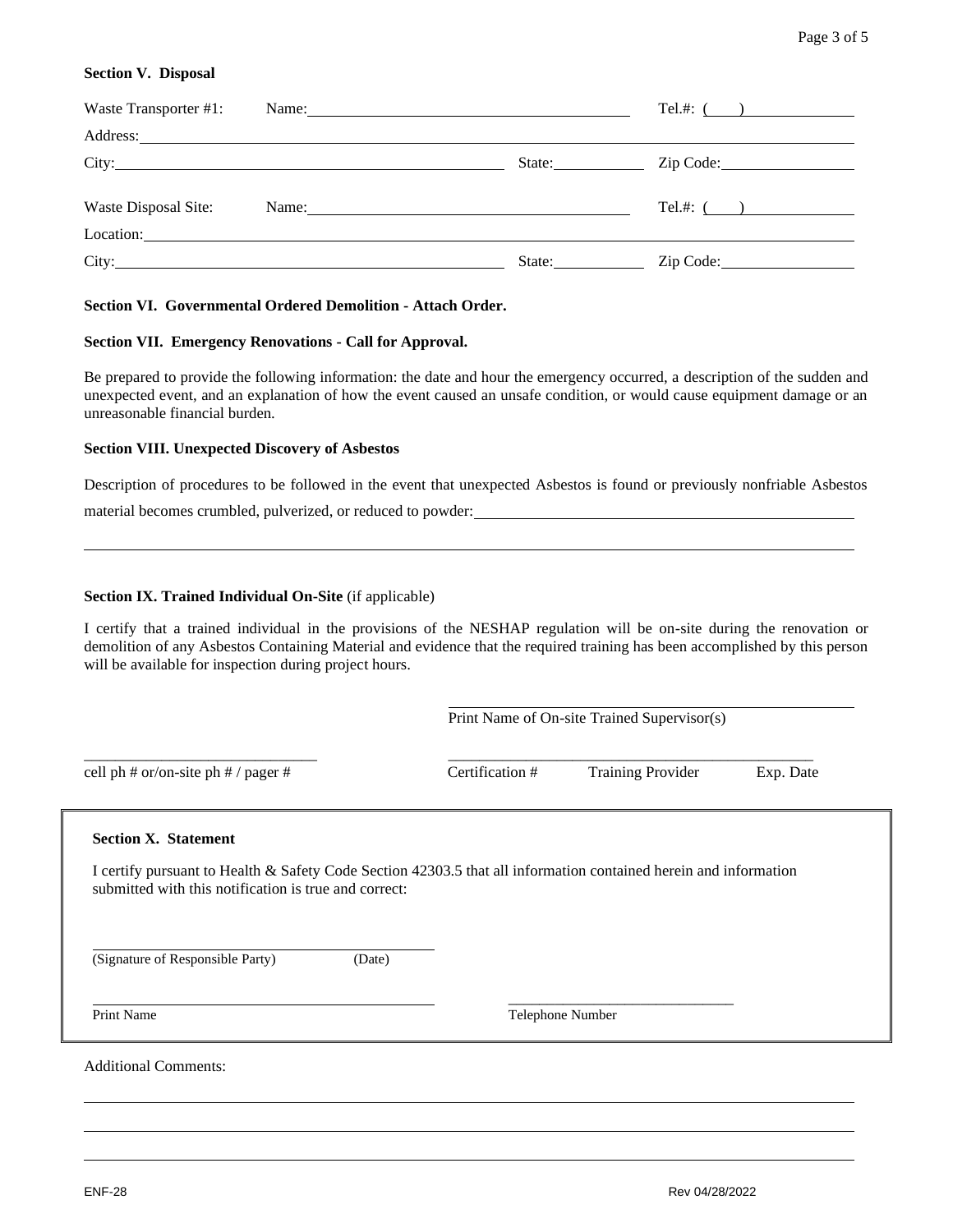# INSTRUCTIONS FOR COMPLETING DISTRICT FORM ENF-28

Please note that verbal or facsimile notifications will not be accepted. Original notifications may be sent via mail, email, or delivered by hand. Emailed notifications must be in a non-editable format (i.e. pdf) and include form APCD-01C for credit card payment. All notifications must be accompanied by payment and survey. A revision is required any time the amount of affected ACM changes by 20% or more and/or whenever a reported start date changes.

### **Section I. Notification**

- A. Notifications should be sent to the Santa Barbara County Air Pollution Control District at 260-A N San Antonio Rd, Santa Barbara, CA 93110-1315 (for projects being performed in Santa Barbara County). Email notifications should be sent to [asbestos@sbcapcd.org.](mailto:asbestos@sbcapcd.org) When submitting via email, if you do not receive a response within 72 hours confirming that the District has received your submittal, please assume the notification was not received and contact us at 805-979-8050.
- B. Asbestos notification requirements are as follows:
	- 1. Notification of all Renovations and Demolitions are to be postmarked or delivered to the District 10 working days prior to starting work, unless it is an Emergency Renovation.

*Note: Emergency Renovation, as defined by 40 CFR §61.141, means a renovation operation that was not planned but results from a sudden, unexpected event that, if not immediately attended to, presents a safety or public health hazard, is necessary to protect equipment from damage, or is necessary to avoid imposing an unreasonable financial burden. This term includes operations necessitated by non-routine failures of equipment.*

Calling for prior Emergency approval is recommended.

- 2. Please indicate whether the Notification for the Project is an Original, Revision, or Cancellation in the space provided.
- 3. Attach copy of asbestos survey.
- 4. Please check appropriate box(es) for fee submittal. Amount submitted should correspond with fee schedule. Fees are subject to change every July  $1<sup>st</sup>$ . Ensure that you are using the most current form and fee schedule. *Note*: Notifications received without the appropriate fee are considered incomplete. Credit card payments must use form APCD-01C.
- 5. If a revision to a notification is needed, please write the assigned Asbestos No. (call 805-979-8050) for number) in the space provided and submit only page one.
- 6. Start date changes: If the revised start date is after the original, you must notify the District as soon as possible and by no later than the original start date. If the revised date is before the original, notification must be made at least 10 working days before the revised start date.
- C. **All demolitions** of regulated facilities are regulated by NESHAP and require written notification.

#### **Section II. Addresses**

- A. Please complete all areas that are applicable. If sections are the same Name and Address (e.g., Owner and Facility), entering "same" is acceptable.
- B. In the event there is no asbestos to be removed and no Asbestos Contractor is hired leave blank.
- C. General Contractor means the contractor or company employed by the owner to complete the project.
- D. Facility: provide the name, description & use (i.e. retail coffee shop/merchandise/restaurant, apartments, medical, office, etc), and actual street location of the structure/project. Include the square footage of the structure for demolitions or project square footage for renovations.